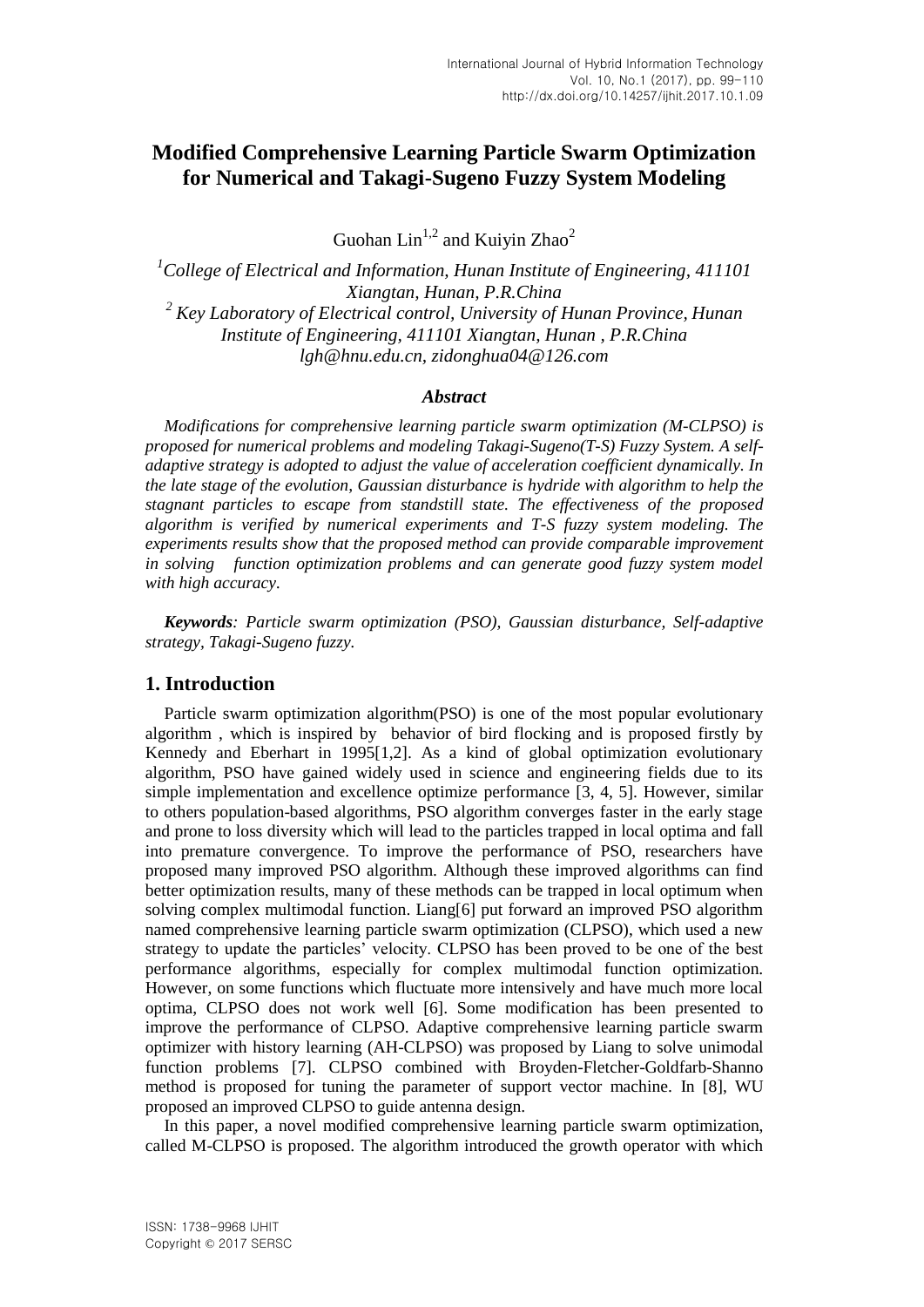dynamically changes the value of acceleration coefficient. When the particles accumulate to a certain degree, Gaussian disturbance is used to reactive the stagnant particles. Simulation results on benchmark functions showed that the M-CLPSO algorithm can solve function optimization problems more efficiently compare with CLPSO and other improved PSO. The M-CLPSO's performance is further verified by its application to model the T-S fuzzy system.

# **2. Modified CLPSO**

## **2.1. PSO Algorithm**

In the PSO, a swarm is generated randomly in *D*-dimension search space. Each particle in the swarm is represented as a candidate solution and represent by a velocity vector  $V_i = (v_{i1}, v_{i2}, ..., v_{iD})$  and a position vector  $X_i = (x_{i1}, x_{i2}, ..., x_{iD})$ . Each particle adjusts it position and velocity by learning from its individual best position denotes by *pbest*, and the global best position denoted by *gbest*. The velocity and position of particle *i* are altered by the following recursive equation. the following recursive equation.<br>  $V_{id} (t+1) = V_{id} (t) + c_1 * r_1(t) (p_{best} (t) - X_{id} (t)) + c_2 * r_2(t) (g_{best} (t) - X_{id} (t))$  (1)

$$
V_{id}(t+1) = V_{id}(t) + c_1 * r_1(t) (p_{best}(t) - X_{id}(t)) + c_2 * r_2(t) (g_{best}(t) - X_{id}(t))
$$
\n(1)

$$
X_{id}(t+1) = X_{id}(t) + V_{id}(t+1)
$$
\n(2)

where  $X_{id}(t)$  and  $V_{id}(t)$  is the current position and current velocity of the particle *i* respectively.

*c<sup>1</sup>* and *c<sup>2</sup>* are cognitive and social acceleration factor respectively.

 $r_1$  and  $r_2$  are uniformly distributed random numbers between 0 and 1.

Inertia weight is introduced by Shi in [9] to balance the exploration and exploitation mertia weight is introduced by Sn III [9] to batance the exploration and exploitation<br>ability of PSO. The most widely used form of velocity update equation in PSO algorithms<br>is<br> $V_{id}(t+1) = wV_{id}(t) + C_1 * r_1(t)(p_{best}(t) - X_{id}(t)) + C_2$ is

$$
V_{id}(t+1) = wV_{id}(t) + C_1 * r_1(t) (p_{best}(t) - X_{id}(t)) + C_2 * r_2(t) (g_{best}(t) - X_{id}(t))
$$
\n(3)

\nwhere  $\omega$  is the inertia weight.

## **2.2. CLPSO**

The basic PSO is easily trapped into local optima due to the diversity of the particles decrease rapidly. To maintain the diversity of particle and avoid of the premature convergence, new learning strategy is adopted in CLPSO, that is the particle learns from the other particles' historical best position *pbest* other than *gbest*. The velocity updating equation in CLPSO is

1 is  

$$
V_{id} = \omega V_{id} + C_1 * r_1 (Pbest_{f_i(d)} - X_{id})
$$
 (4)

where  $Pbest_{f_i(d)}$  indicates which particles' *pbest* will be chosen to learn from according to a learning probability  $P_{ci}$ . The value of  $P_{ci}$  for particle *i* is set at the beginning of searching process according to following equation:

$$
P_{ci} = 0.05 + 0.45 * \frac{\left(\exp(\frac{10(i-1)}{N-1}) - 1\right)}{\left(\exp(10) - 1\right)}
$$
(5)

where *N* is the population size.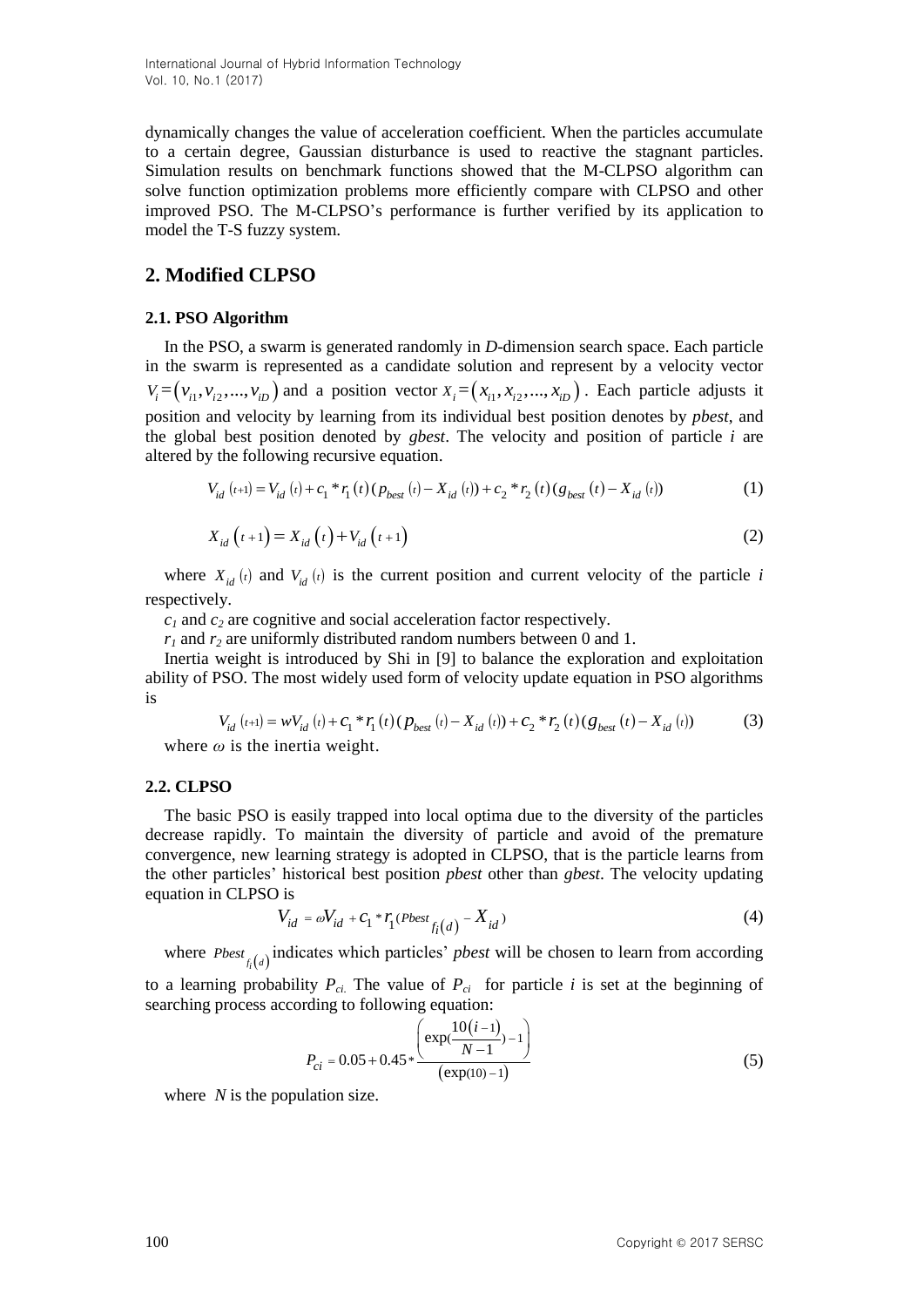#### **2.3. Modified CLPSO**

As an improved version of PSO algorithm, CLPSO algorithm has been proved to perform better than other PSO variants on multimodal function optimization problems. However, CLPSO has the drawback of slow convergence rate and unreliable if the local optima is not good enough. There are some potential disadvantages exist in CLPSO [10].

1) When the  $Pbest_{f_i(d)}$  of all the particles are very close to each other, which may

make the particles trap in local optima.

2) As the solution represent by  $Pbest_{f_i(d)}$  are generally poorer than that of *gbest*,

which may cause the problem of slow convergence.

3) The solution quality depend largely on the *Pbest*  $f_i(d)$ , and the *Pbest*  $f_i(d)$  is initiated

blindly, which may make the algorithm unstable.

In the late stage of CLPSO, the particle velocity gradually tends to stop, result to converge slowly, to make particles have sufficient energy searching in the solution space, an event-trigger approach is applied to the CLPSO algorithm.

**Definition** 1. Suppose  $f_{best}^i(k)$  and  $f_{best}^i(k - k_1)$  are the current best fitness value of particle *i* in *k* generation and *k-k*<sup>1</sup> generation respectively, a factor name as growth rate for each particle is defined by:

$$
g_i = \frac{f_{best}^i(k) - f_{best}^i(k - k_1)}{f_{best}^i(k - k_1) + \varepsilon}
$$
(6)

where  $\varepsilon > 0$  is the smoothing coefficient.

When the fitness value of a particle  $i$  at the  $k$  generation is higher than that of the particle at the  $k-k_1$  generation, the  $g_i$  will increase and that mean the particles can search effectively in the searching space, otherwise, when the value of  $g_i$  is smaller than a preset threshold value , the particles tend to be standstill. In proposed algorithm, Gaussian disturbance is applied to these particles to help them keep active.

In proposed algorithm, the formula for updating the velocity of the particles is diffed as follow<br>diffed as follow<br> $\begin{cases} V_{id} = \omega_{id} + c_1 * r_1 (Pbest_{f_i(d)} - x_{id}) + \left(x_{id}^{max} - x_{id}^{min}\right)$  Gaussian  $\left(\mu, \sigma^2\right)$  when  $g_i < \lambda$ modified as follow

$$
\begin{cases}\nV_{id} = \omega_{id} + c_1 * r_1 (Pbest_{f_i(d)} - x_{id}) + \left(x_{id}^{\max} - x_{id}^{\min}\right) \text{Gaussian}\left(\mu, \sigma^2\right) & \text{when } g_i < \lambda \\
V_{id} = \omega_{id} + c_i * r_1 (Pbest_{f_i(d)} - x_{id}) & \text{otherwise}\n\end{cases} (7)
$$

where  $\lambda$  is the preset threshold value, Gaussian  $(\mu, \sigma^2)$  is a random number of a Gaussian distribution function with zero mean and standard deviation.

The acceleration coefficient  $c_i$  in Equ. (7) is modified as:

$$
c_i = a \left( 1 - \frac{g_i}{ST_i} \right) \tag{8}
$$

where *a* is constant,  $ST<sub>i</sub>$  is defined as :

$$
ST_i = \sqrt{\sum_{i=1}^{N} g_i^2}
$$
 (9)

The various steps of the proposed modified CLPSO are as follows:

Step 1 Generate the particles with random positions and velocities within pre-defined ranges, initial all the particles learning probability according to equ. (5)

Step 2 Evaluate all the particles' fitness, update  $pbest_1, pbest_2, \ldots, pbest_N$  and *gbest*, let current generation  $t=0$ , the max iteration generation  $T_{\text{max}}=10000$ .

Step 3 For each particle, do the following sub steps.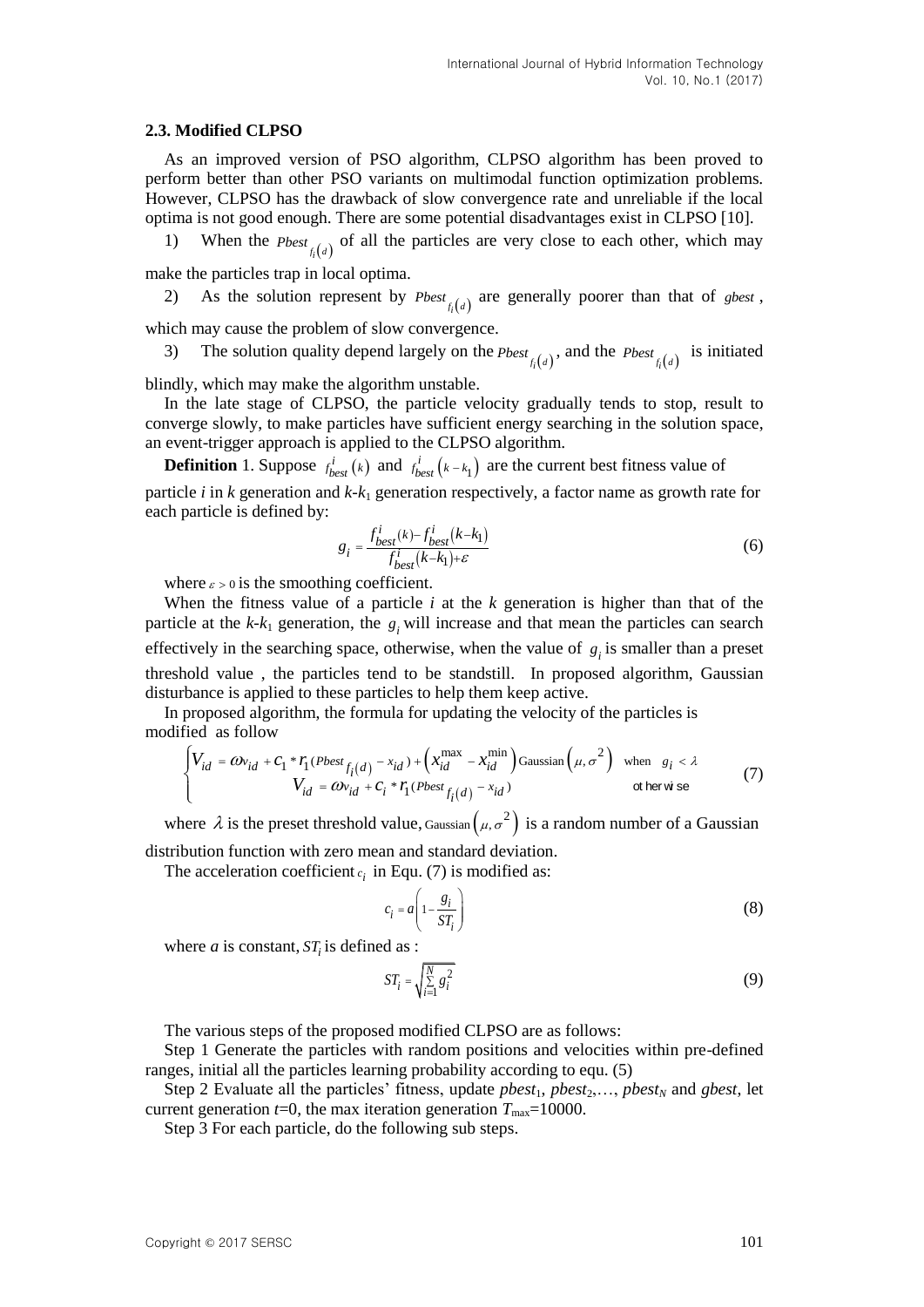1) 
$$
w(k) = w_{start} \cdot \frac{w_{start} - w_{end}}{t_{max}}
$$
, where,  $w_{start} = 0.9$ ,  $w_{end} = 0.4$ .

2)if  $flag_i \geq referching$  gap, update velocity and position of particle according to basic PSO algorithm, calculate the  $pbest_1$ ,  $pbest_2$ ,...,  $pbest_N$  and  $qbest$ , let  $flagi=0$ .

If *flagi*< refreshing gap ,for *j*=1,2,…,*N*, update the velocity and position

$$
V_i^j = w_i v_i^j + \text{crand} \, l_i^j \left( \text{pbest}_{r_1(j)}^j - X_i^j \right)
$$
  
\n
$$
V_i^j = \min(V_{\text{max}}^j, \max(V_{\text{max}}^i, v_i^j))
$$
  
\n
$$
X_i^j = X_i^j + V_i^j
$$
 (10)

3)if  $x_i^j \in \left[x_{\min}^j, x_{\max}^j\right]$ , judge whether update the *pbest<sub>i</sub>* and *gbest*, *flag*<sup>*i*</sup>=*flag<sub><i>i*</sub>+1.

Step 4 calculates the growth rate  $s_i$  and the acceleration coefficient according to (5),

(7)and (8).

Step 5 if  $g_i \le \lambda$ , then update the particles' velocity using Equ.(7). *Step 6 t=t+1, if*  $t < T_{max}$ , go to step 3, else go to step 7. Step 7 The algorithm stops and returns the gbest.

# **3. Benchmark Tests and Discussions**

A set of benchmark functions are used to evaluate the performance of the proposed M-CLPSO, all functions are tested on 30 dimensions, and the details of these test functions are given in table I. Among this functions,  $f_1$  and  $f_2$  are unimodal function, the rest are multimodal problems.

Simulation is conducted in M-CLPSO algorithm and compared with APSO [11], CLPSO in terms of solution quality, convergence speed and success rate.

To make a fair comparison between different algorithms, thirty independent runs of all algorithms were implemented. The initial population is the same for all the algorithms, the population size is 50. The maximal number of fitness evaluations is set to 10000 and used as the stop criteria for all algorithms on each function, the threshold  $\lambda$  is set to 0.01, *a* in  $(7)$  is set to 2. The experiments are carried out on a PC with AMD Athlon (tm) II X2 250 processor, 3.00 GHz and 3.25GB memory, and Windows XP3 operating system.

## **3.1 Comparison regarding the solution accuracy**

The mean value and the standard deviation (Std. Dev) of the solutions are the key criteria to measure the solution accuracy of a algorithm. The simulation results are given in Table II. The results mark in bold are the best among those obtained by all algorithms. We can observe that the M-CLPSO algorithm surpasses the other two algorithms on all the test functions, and especially significantly improves the results on functions  $f_1$ ,  $f_5$ , and *f7*.

### **3.2. Comparison Regarding the Convergence Speed and Success Rate**

Figure 3 shows the convergence graphs of the different algorithms in testing the benchmark functions. The average number of function evaluations (FEs) to reach acceptable solution and the success rate are listed in Table III. It can be seen from table III that the average numbers of FEs needed to reach an acceptable solution using the M-CLPSO algorithm is smaller than that of other two algorithms. For example, tests on  $f_3$  show that the average numbers of FEs of 1600, 1605, 582 are needed by the APSO, CLPSO and M-CLPSO algorithms, respectively. Table III also reveals that the CLPSO and M-CLPSO reach the acceptable solutions with a success rate of 100% on all the test functions, with that APSO did not converge on function *f7*.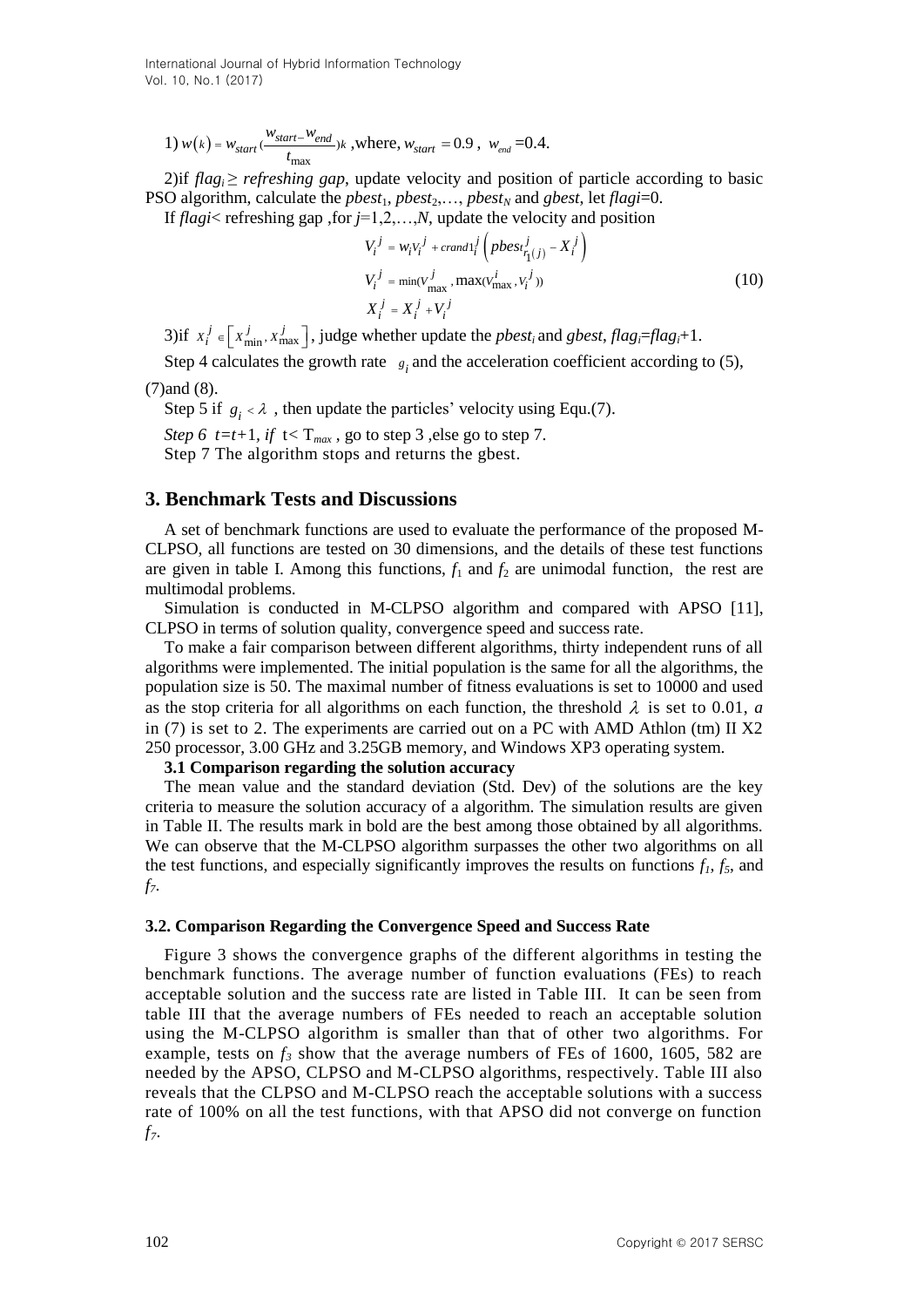| Benchmark function(n=30)                                                                                                                           | Search space             | Acceptance | Global optimal   |
|----------------------------------------------------------------------------------------------------------------------------------------------------|--------------------------|------------|------------------|
| $f_1(x) = \sum_{i=1}^{n} x_i^2$                                                                                                                    | $-100 \le x_i \le 100$   | 0.01       | $\overline{0}$   |
| $f_2(x) = \sum_{i=1}^n (100(x_{i+1} - x_i^2)^2 + (x_i - 1)^2)$                                                                                     | $-10 \le x_i \le 10$     | 100        | $\mathbf{0}$     |
| $f_3(x) = 418.9829 * n - X_i \sin(\sqrt{x_i})$                                                                                                     | $-500 \le x_i \le 500$   | 0.001      | $\mathbf{0}$     |
| $f_{i}(x) = \sum_{i=1}^{n} \left[x_{i}^{2} - 10\cos(2\pi x_{i}) + 10\right]$                                                                       | $-5.12 \le x_i \le 5.12$ | 0.01       | $\overline{0}$   |
| $f_5(x) = \sum_{i=1}^{n} \left[ y_i^2 - 10 \cos(2\pi y_i) + 10 \right]$                                                                            |                          |            |                  |
| where, $y_i = \begin{cases} x_i, \dots,  x_i  \le 0.5 \\ round(2x_i)/2, \dots,  x_i  \ge 0.5 \end{cases}$                                          | $-5.12 \le x_i \le 5.12$ | 50         | $\mathbf{0}$     |
| $f_5(x) = -20 \exp(-0.2 \sqrt{\frac{1}{30} \sum_{i=1}^{n} x_i})$<br>$-\exp(-\sum_{i=1}^{n}\cos(2\pi x_i))+20+e$                                    | $-32 \le x_i \le 32$     | 0.000001   | $\mathbf{0}$     |
| $f_{7}(x) = \frac{1}{4000} \sum_{i=1}^{n} x_{i}^{2} - \prod_{i=1}^{n} \cos(\frac{x_{i}}{\sqrt{i}}) + 1$                                            | $-600 \le x_i \le 600$   | 0.0001     | $\mathbf{0}$     |
| $f_8(x) = -\frac{\pi}{4} [10 \sin^2(\pi y_1) + \sum_{i=1}^{n-1} (y_i - 1)^2 [1 + 10 \sin^2(\pi y_{i+1})]$                                          |                          |            |                  |
| $+(y_n - 1)^2 + \sum_{i=1}^n u(x_i, 10, 100, 4)$                                                                                                   | $-50 \le x_i \le 50$     | 0.001      | $\boldsymbol{0}$ |
| where, $y_i = 1 + \frac{1}{4}(x_i + 1), u(x_i, a, k, m) = \begin{cases} k(x-a)^m, & x > a \\ 0, -a \le x \le a \\ k(-x-a)^m, & x < -a \end{cases}$ |                          |            |                  |

# **Table I. Benchmark Functions Used In Comparison**

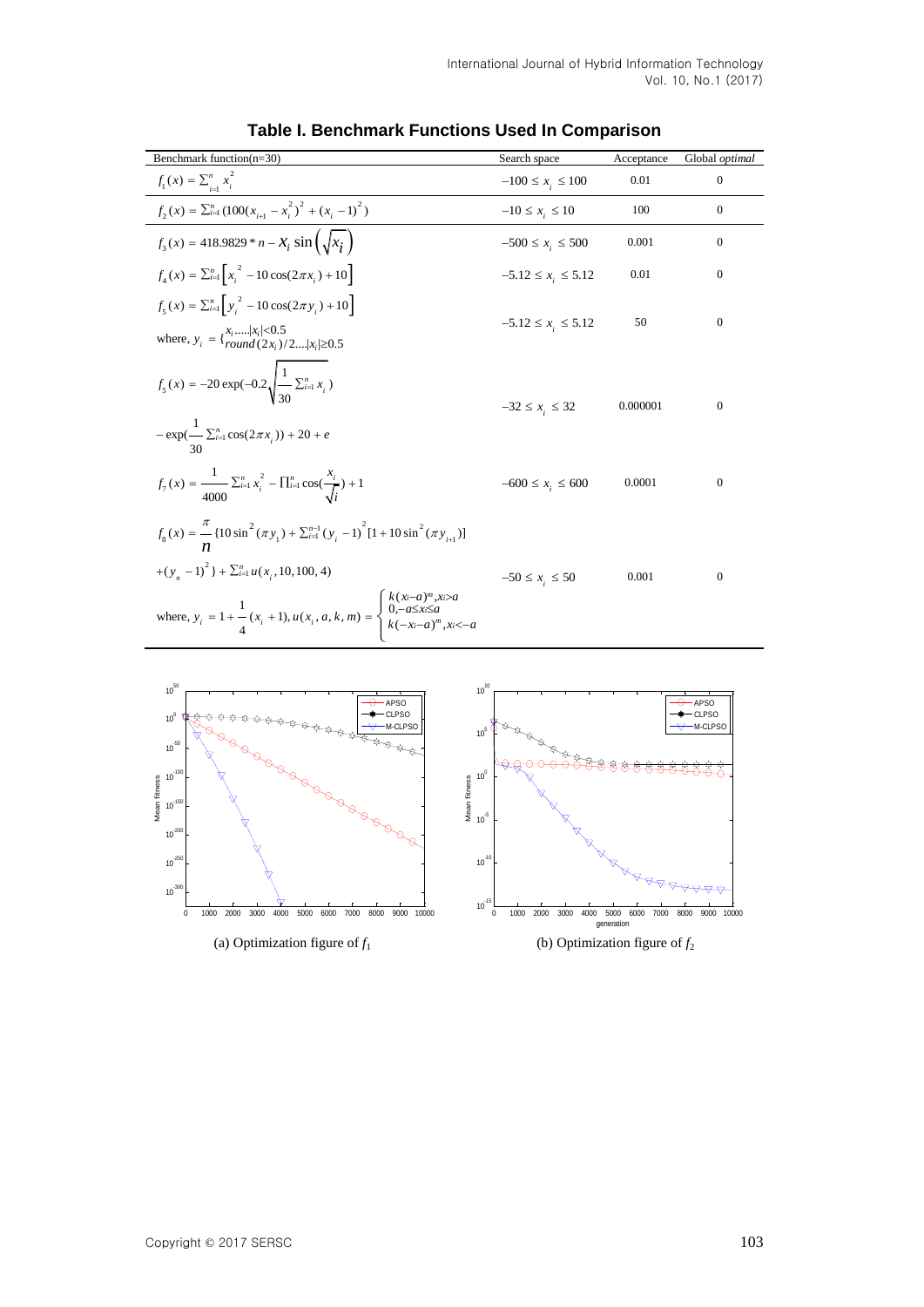International Journal of Hybrid Information Technology Vol. 10, No.1 (2017)



**Figure 3. Convergence Performance of the Different Algorithm on the Benchmark Functions** *F***1~***F***<sup>8</sup>**

**Table II. Mean Value and Standard Deviation Obtained By the Algorithms** 

| Function | APSO      | <b>CLPSO</b> | M-CLPSO    |
|----------|-----------|--------------|------------|
| Mean     | 2.89e-224 | 2.94e-63     |            |
| Std.Dev  |           | 2.31e-63     |            |
| Mean     | .436      | 23.89        | $2.43e-10$ |
| Std.Dev  | 1.24      | 1.116        | 1.386e-13  |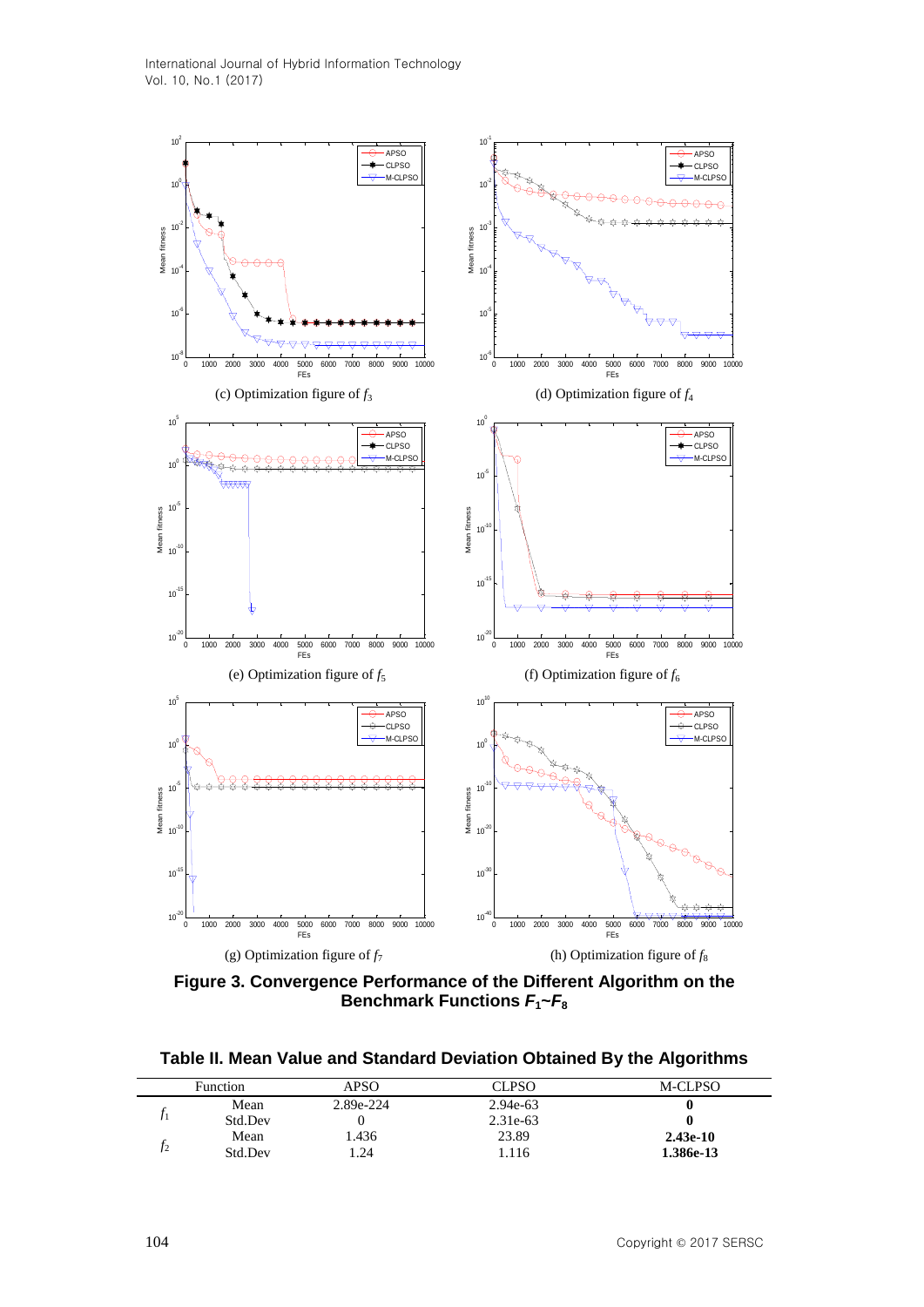|       | Function | <b>APSO</b> | <b>CLPSO</b> | M-CLPSO   |
|-------|----------|-------------|--------------|-----------|
|       | Mean     | $3.57e-2$   | 3.77e-2      | $4.20e-3$ |
| $f_3$ | Std.Dev  | $3.12e-1$   | $3.44e-1$    | $3.27e-2$ |
|       | Mean     | 5.80e-3     | $4.90e-3$    | 3.98e-4   |
| $f_4$ | Std.Dev  | $3.40e-3$   | $6.40e-3$    | $1.60e-3$ |
|       | Mean     | 6.48        | 10.91        | 5.48e-1   |
| $f_5$ | Std.Dev  | 6.10        | 10.56        | 2.80      |
|       | Mean     | $2.00e-3$   | 8.67e-4      | $3.73e-4$ |
| $f_6$ | Std.Dev  | $1.52e-2$   | $7.50e-3$    | $6.10e-3$ |
| $f_7$ | Mean     | $3.67e-2$   | $1.51e-4$    | 0         |
|       | Std.Dev  | $1.94e-1$   | $3.00e-3$    | 0         |
| $f_8$ | Mean     | $6.42e-1$   | 19.36        | $4.30e-3$ |
|       | Std.Dev  | 11.17       | 74.78        | $3.79e-1$ |

|  |  |  | Table III. Mean Fes to Reach Acceptable Solutions and Success Rate |  |  |
|--|--|--|--------------------------------------------------------------------|--|--|
|--|--|--|--------------------------------------------------------------------|--|--|

| Function       | <b>APSO</b> | <b>CLPSO</b>  | M-CLPSO   |
|----------------|-------------|---------------|-----------|
| $f_1$          | 239(100%)   | 3548(100%)    | 95(100%)  |
| f <sub>2</sub> | 135(100%)   | 3728(100%)    | 45(100%)  |
| $f_3$          | 1600(100%)  | 1605(100%)    | 582(100%) |
| $f_4$          | 726(100 %)  | 1250(100%)    | 49(100%)  |
| $f_5$          | 439(100%)   | 1760(100%)    | 113(100%) |
| $f_6$          | 740(100%)   | $1061(100\%)$ | 141(100%) |
| $f_7$          | --          | 354(100%)     | 154(100%) |
| $f_8$          | 548(100%)   | 2254(100%)    | 365(100%) |

-- denotes that the algorithm cannot converge to the acceptance value

## **4. MCLPSO for Takagi-Sugeno Fuzzy System Modeling**

T-S models have recently become a powerful practical engineering tool for modeling and controlling of complex systems. A T-S fuzzy model consists of several IF-THEN rules, which include the fuzzy antecedents and the mathematical function considered as the rule consequent parts. The task to construct a T-S fuzzy model can be divided into two steps :1) extracting the fuzzy rules; 2) optimizing the parameters of the linear regression models. The main purpose of extracting fuzzy rules is to determine the model's structure, which depends on the clustering algorithm. The latter step can be achieved by optimization techniques, such as the least-squares method (LSM), gradient descent, and genetic algorithms  $(GA)$ <sup>[13]</sup>

#### **4.1. T-S Fuzzy Model**

The T-S fuzzy model was used to describe a nonlinear system. It decomposes the input space into several sub-spaces and each one is represented by a simple linear regression model. The typical T-S fuzzy rule is described as follows:<br>  $R^i$ : if  $x_1$  is  $A_1^i$  and  $x_2$  is  $A_2^i$  and ...and IF  $x_n$  is  $A_n^i$ 

$$
Ri : if x1 is Aii and x2 is A2i and ... and IF xn is Ani
$$
  
then 
$$
yi = p0i + p1ix1 + \dots + pnixn
$$
 (11)

where  $i = 1, 2, \dots, c$ ,  $x = [x_1, x_2, \dots, x_n]$  is the input vector,  $A^i_j$  is fuzzy set,  $p^i_j$  $p^i$  is the

structure parameters of the ith rule,  $y^i$  is the output of the ith rule.

The membership functions can be described as:<br> $A^i(x) = \exp(-\frac{x_j - m^i_j}{2})$ 

$$
A_j^i(x_j) = \exp(-\left(\frac{x_j - m_j^i}{\sigma_j^i}\right)^2), i = 1, ..., c, j = 1, ...n
$$
\n(12)

where  $m_j^i$  and  $\sigma_j^i$  are the center and width respectively.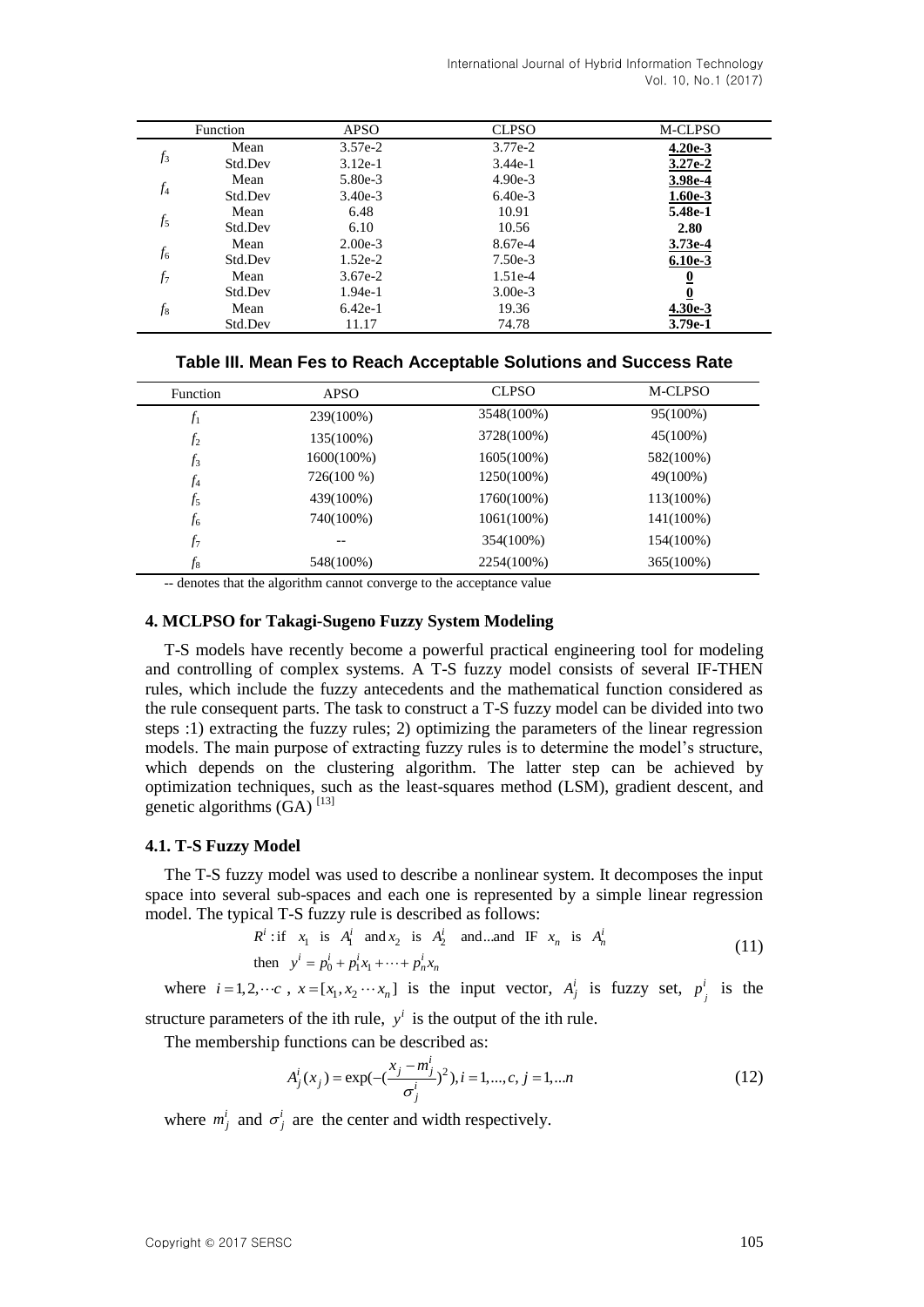Given a system with the input vector, using defuzzy weighted average method, the tput of T-S fuzzy model can be calculated by:<br>  $\hat{y} = \sum_{i=1}^{c} \mu_i y^i / \sum_{i=1}^{c} \mu_i = \sum_{i=1}^{c} w_i y^i = \sum_{i=1}^{c} w_i (p_0^i + p_1^i x_1 + \dots + p_n^i x_n)$ 

output of T-S fuzzy model can be calculated by:  
\n
$$
\hat{y} = \sum_{i=1}^{c} \mu_i y^i / \sum_{i=1}^{c} \mu_i = \sum_{i=1}^{c} w_i y^i = \sum_{i=1}^{c} w_i (p_0^i + p_1^i x_1 + \dots + p_n^i x_n)
$$
\n(13)

where  $\mu_i$  is the weight of premise variable and can be defined as

$$
u_i = \prod_{j=1}^{c} A_j^i(x_j)
$$
 (14)

### **4.2. T-S Fuzzy Modeling with M-CLPSO**

The modeling of T-S model includes the structure identification and parameter identification. The parameters need to identify include: the center and width of membership functions, the consequent parameters. Coding the center, width and consequent as particle, each particle represents a T-S fuzzy model. The parameter identification problem is transformed into finding the optimized value of fitness value according some criterion.

A single particle in the M-CLPSO algorithm is illustrated in Figure 4.



**Figure 4. Rule Encoded In a Particle**

To measure the performance index in fuzzy modeling, the mean squared error (MSE) between the estimated output and the true value is used as the fitness function, which is defined as:

$$
MSE = \frac{1}{L} \sum_{j=1}^{L} \left( \sum_{i=1}^{n} \mu(p_i^T x + p_{i0}) - y_i \right)^2
$$
 (15)

#### **4.3. Experimental Results**

Considering the following nonlinear static system with double-input and single-output to be a target system for fuzzy modeling, which is described as [12].<br>  $y = (1 + x_1^{-2} + x_2^{-1.5})^2 \quad 1 \le x_1, x_2 \le 5$  (16)

$$
y = (1 + x_1^{-2} + x_2^{-1.5})^2 \quad 1 \le x_1, x_2 \le 5 \tag{16}
$$

50 data sets were used to train the M-CLPSO optimized T-S model, the number of fuzzy rules is set to 6, the maximum iteration number  $max\_gen = 100$ . Figure 5 illustrate us the iteration process of the M-CLPSO in fuzzy modeling of the static nonlinear system, Figure 6(a) shows the comparison of the outputs of the identified fuzzy model and the real system, and Figure 6(b) shows the error between the real value and the optimized model output. The comparison results between M-CLPSO optimized model and the other models are listed in Table IV.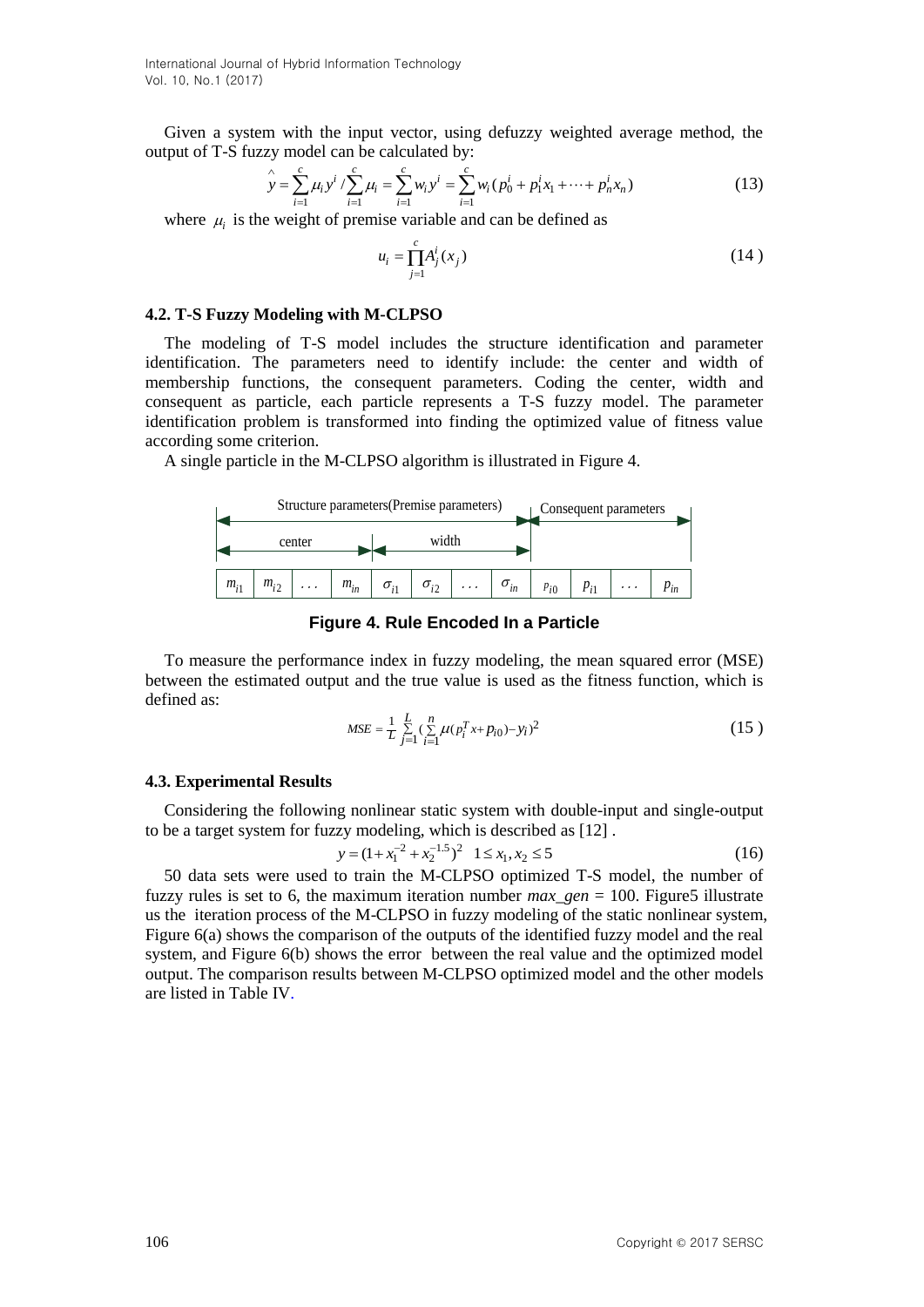

**Figure 5. Iteration Process of the M-CLPSO in Fuzzy Modeling of the Static System**



(a) Output for the real value and the model (b) The error between the real value and the model

**Figure 6. Modeling Result of the Static Nonlinear System** 

| Table IV. Comparison of the Different Methods on the Static Nonlinear |
|-----------------------------------------------------------------------|
| <b>System</b>                                                         |

| model       | Rule number | <b>MSE</b> |
|-------------|-------------|------------|
| <b>BPSO</b> | O           | $1.8E-1$   |
| Cheung[13]  | O           | $6.4E-3$   |
| LI[14]      | O           | $5.0E-3$   |
| M-CLPSO     | h           | $2.6E-4$   |

From Figure 5 and Table IV, we can see that the optimized T-S model is the best in terms of the MSE value, which was 2.6E-4, following by LI, Cheung and BPSO**.**

## **4. Conclusion**

A modified CLPSO algorithm names M-CLPSO is proposed in this paper. To increase the convergence speed of CLPSO algorithm, A self-adaptive strategy is adopted to change the value of acceleration coefficient. In the late stages of proposed algorithm, growth rate is defined and used to judge whether the particle is in stagnant. Gaussian disturbance is used to increase the diversity of particles and avoid the stagnant particle of standstill state. Experimental results on multimodal and unimodal benchmark functions demonstrate the superiority of the proposed algorithm to APSO and CLPSO algorithms. The experimental results on T-S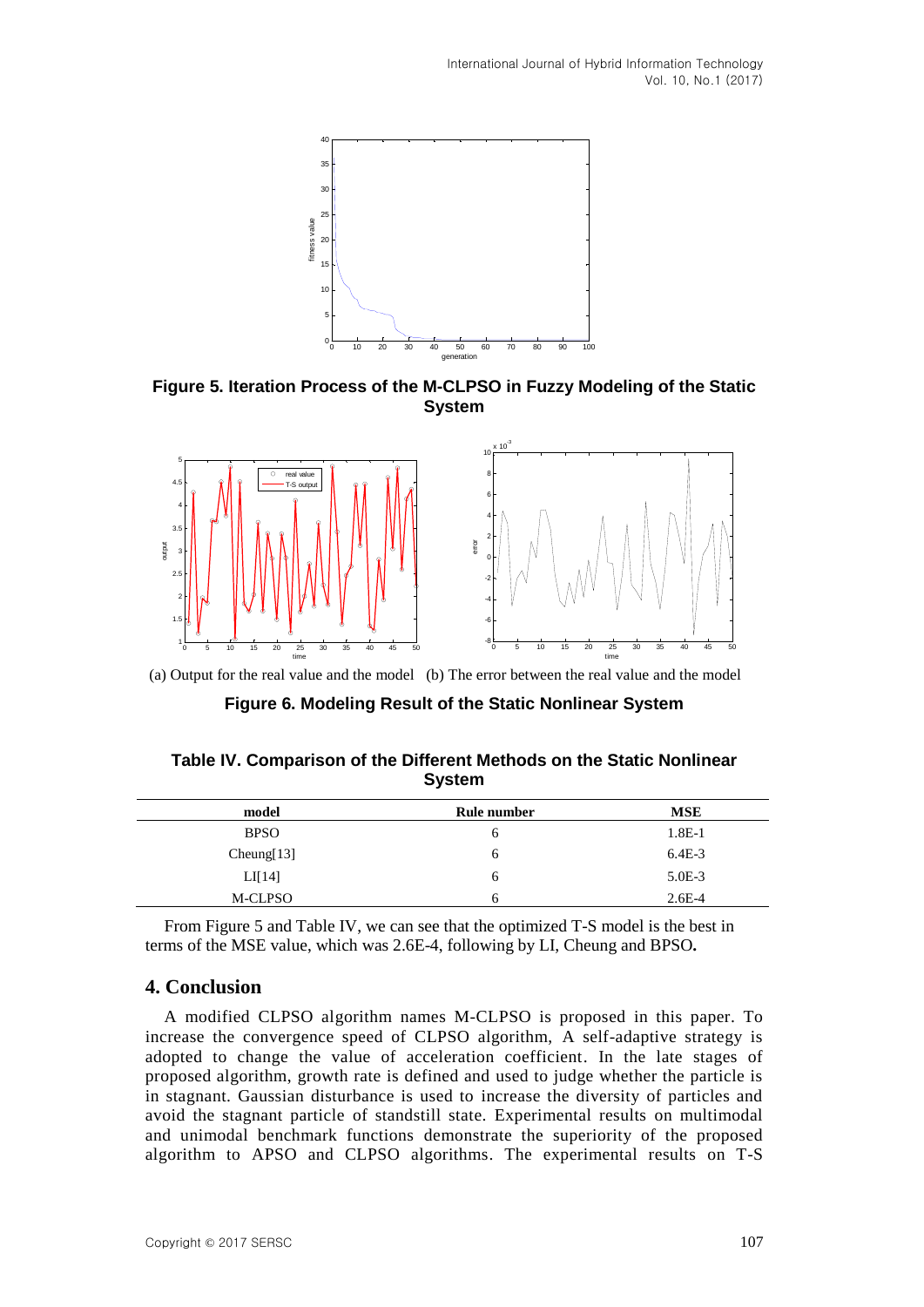modeling demonstrate that optimized model is able to generate efficient and robust T-F fuzzy model.

# **Acknowledgments**

This work was Supported by the Foundation Project of Key Laboratory of Electrical Control, University of Hunan Province (No. 10K017) and Supported by Educational Commission of Hunan Province of China (Key Project, No. 15A044).

# **References**

- [1] R. Eberhart and J. Kennedy, "A new optimizer using particle swarm theory", Proceeding of the Sixth International Symposium on Micro Machine and Human Science", Nagoya, Japan, **(1995)**.
- [2] Kennedy and R. C. Eberhart, "Particle swarm optimization", Proceeding of IEEE International Conference on Neural Network,Perth, Australia, **(1995)**.
- [3] S. Liu, L. Xu, D. Li, Q. Li, Y. Jiang, H. Tai and L. Zeng, "Prediction of dissolved oxygen content in river crab culture based on least squares support vector regression optimized by improved particle swarm optimization", Computers and Electronics in Agriculture, vol.95, **(2013)**, pp.82-91.
- [4] S. Safari, M. M. Ardehali and M. J. Sirizi, "Particle swarm optimization based fuzzy logic controller for autonomous green power energy system with hydrogen storage", Energy Conversion and Management, vol.65, **(2013)**, pp. 41-49.
- [5] K. Sarath and V. Ravi, "Association rule mining using binary particle swarm optimization", Engineering Applications of Artificial Intelligence, vol.26, **(2013)**, pp.1832-1840.
- [6] J. J. Liang, A.K. Qin, P.N. Suganthan and S. Baskar, "Comprehensive learning particle swarm optimizer for global optimization of multimodal functions", IEEE Transactions on Evolutionary Computation, vol.10, **(2006)**, pp.281-295.
- [7] H. Wu, J. Geng, R. Jin, J. Qiu and W. Liu, "An improved comprehensive learning particle swarm optimization and its application to the semiautomatic design of antennas", IEEE Transactions on Antennas and Propagation, vol.57, **(2009)**, pp**.** 3018-3028.
- [8] J. J. Liang and P. N. Suganthan, "Adaptive comprehensive learning particle swarm optimizer with history learning", Simulated Evolution and Learning, Springer Berlin Heidelberg, **(2006)**.
- [9] Y. Shi and R. Eberhart, "Modified particle swarm optimizer", Proceedings of the IEEE International Conference on Evolutionary Computation (ICEC '98), Anchorage, Alaska, USA, **(1998)**.
- [10] S. Li, M. Tan, "Tuning SVM parameters by using a hybrid CLPSO-BFGS algorithm", Neurocomputing, vol. 73, **(2010)**, pp. 2089-2096.
- [11] Z. H. Zhan, J. Zhang, Y. Li and H. S. Chung, "Adaptive particle swarm optimization", IEEE Transactions On Systems, Man, and Cybernetics, Part B: Cybernetics, vol.39, **(2009)**, pp. 1362-1381.
- [12] M. Sugeno and T. Yasukawa, "Afuzzy-logic-based approach to qualitative modeling", IEEE Transaction on Fuzzy Syst., vol. 1, **(1993)**, pp. 7–31.
- [13] N. J. Cheung, X. M. Ding and H. B. Shen, "OptiFel: a convergent heterogeneous particle swarm optimization algorithm for Takagi–Sugeno fuzzy modeling", IEEE Transactions on Fuzzy Systems, vol. 22, **(2014)**, pp. 919-933.
- [14] C. Li, J. Zhou, B. Fu, P. Kou and J. Xiao, "T–S fuzzy model identification with a gravitational searchbased hyperplane clustering algorithm", IEEE Transactions on Fuzzy Systems, vol. 20, **(2012)**, pp.305- 317.

# **Authors**



**Guohan Lin**, he received his B. Sc. and M. Sc. degrees from Hunan University in1996 and 2005 respectively. In 2005, he joined the School of Hunan Institute of Engineering. He is currently working towards the PhD degree in Hunan University. His research interests include evolutionary computation techniques, electric machine drives, power electronics, and intelligent control theory.